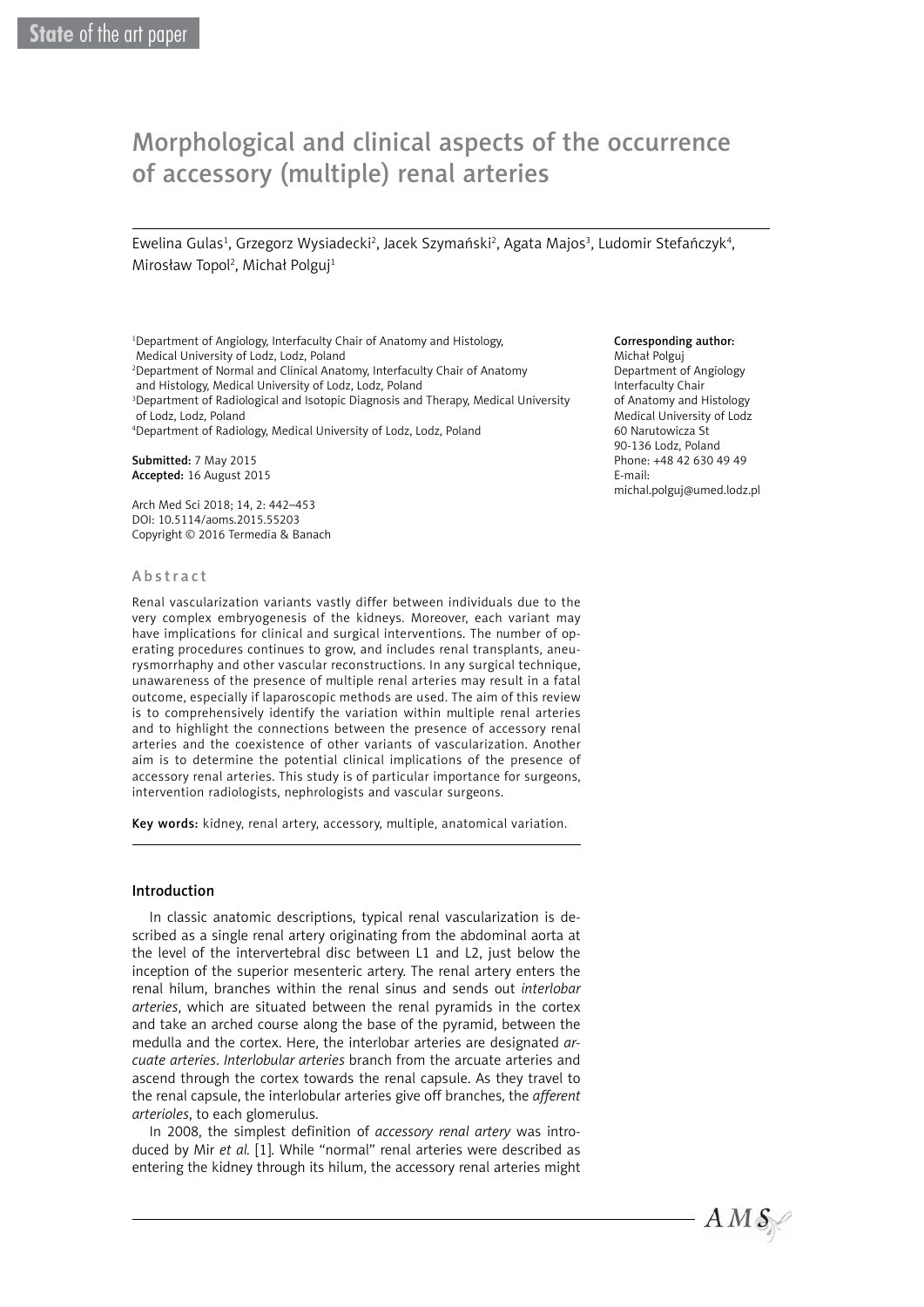enter the renal artery through the hilum or through the surfaces of the kidney [1]. However, from the sixteenth century until today, accessory renal artery terminology has been controversial and unclear [2, 3]. The first description of accessory renal arteries was given in the sixteenth century. In 1564, Eustachi wrote about accessory renal arteries: "These arteries are end-arteries, they are not supplemental or accessory as they are frequently called in textbooks. They do not make anastomotic connections once they enter the kidney" [4].

This long held opinion, that there is usually only one renal artery vascularizing the kidney, has been rejected with a new thesis claiming that the most common type of renal vascularization contains accessory renal arteries, which are classified according to their origin, given by Merklin and Michels (1958) [5] as:

- 1) accessory renal arteries originating from the aorta,
- 2) accessory renal arteries originating from the main renal artery,
- 3) accessory renal arteries originating from other sources.

In 1956, Graves [6] considered that due to lack of standards, the term "multiple" could describe any additional vessel entering the kidney, either originating from the abdominal aorta or the main renal artery. In 1958, Merklin and Michels [5] used the designations *main renal*, *aortic superior/inferior polar* and *renal inferior polar* arteries. In 1962, Geyer and Poutasse [7] classified the additional vessels of the kidney as *supernumerary*, *accessory* or *aberrant*, and they also confirmed the sizes of these vessels to be different. In 1969, Poisel and Spängler [8] divided additional renal arteries according to the areas of kidney which they penetrate – *accessory*, *supplementary* and *supernumerary* renal arteries enter through the renal hilum, while *aberrant* renal arteries penetrate an area of the kidney other than its hilum.

In 1982, Stephens [9] claimed that as the vessels are not superfluous, but essential non-anastomotic arteries corresponding to the segmental branch of a single renal artery, the terms *accessory*, *supernumerary* or *aberrant* were not suitable for them. In 1992, Sampaio and Passos [10] introduced the terms *hilar* for the aortic branch penetrating the hilum, *extrahilar* for the branch of the renal artery with an extra-hilar penetration, *superior polar* for the aortic branch penetrating the superior pole and *inferior polar* for the aortic or common iliac artery penetrating the inferior pole of the kidney. They also claim that these vessels should be denominated as *multiple*, because they are segmental end-arteries.

In 2001, Satyapal *et al.* [2] denominated the artery arising from the abdominal aorta and ending in the kidney as *additional*. In the same year, Vilhova *et al.* [11] classified renal arteries originating from the aorta, or its major branches supplying the superior or inferior renal poles, on the basis of their point of entry to the renal parenchyma – via the hilum as *accessory* or outside the hilum as *perforated*.

In 2004, Bordei *et al.* [12] introduced three new definitions: *superior/inferior polar arteries* which distribute blood to the renal poles, *main renal artery* as the largest hilar artery and *hilar supplementary artery* as the smaller one. In 2005, Holden *et al.* [13] defined the accessory arteries as vessels entering the kidney from the hilum along with the main renal artery, whereas the aberrant arteries enter the kidney directly from the capsule outside the hilum. These accessory/aberrant renal arteries usually originate from the abdominal aorta or iliac arteries; however, they can, on rare occasion, arise from the lower thoracic aorta or from the lumbar or mesenteric arteries.

Finally, in 2010 Daescu *et al.* [14] imposed a new classification: the renal arteries can be hilar and polar (superior/ inferior). The polar arteries were divided into four groups: (1) *solitary*, (2) *pedicular*, if the second one is accompanied by a polar vein and a nerve plexus, (3) *false supernumerary*, if it replaces the segmental artery and (4) *true supernumerary artery*, if the respective segmental artery emerges from the renal artery.

The relevance scores for nomenclature variants based on the numbers of articles published on PubMed, which contains the most popular terms used for naming renal arteries, are given in Table I.

It is also worth mentioning that the occurrence of accessory renal arteries differs according to side of the body and the part of the kidney where the supernumerary vessel enters its parenchyma. This information is included in Table II [10].

# Embryogenesis of renal vessels

The multiple renal artery (MRA) is a vestigial structure caused by failure to degenerate during the ascent of metanephros. The development of the kidney and its vessels is complex, and the development of kidney arterioles is poorly understood [15]. In an 18 mm fetus, the developing mesonephros, metanephros, suprarenal glands, and gonads are supplied by nine pairs of lateral mesonephric arteries arising from the dorsal aorta [16]. Felix divides these nine pairs of arteries into three groups: cranial (1<sup>st</sup> and 2<sup>nd</sup> pair), middle (3<sup>rd</sup>–5<sup>th</sup>) pair) and caudal  $(6<sup>th</sup>-9<sup>th</sup>$  pair) [16]. The renal arteries develop from a single pair from the middle group. The remaining arteries of the middle group give rise to the accessory or the aberrant renal arteries [17]. Renal vascular segmentation was originally recognized by Hunter in 1974 [18]. Further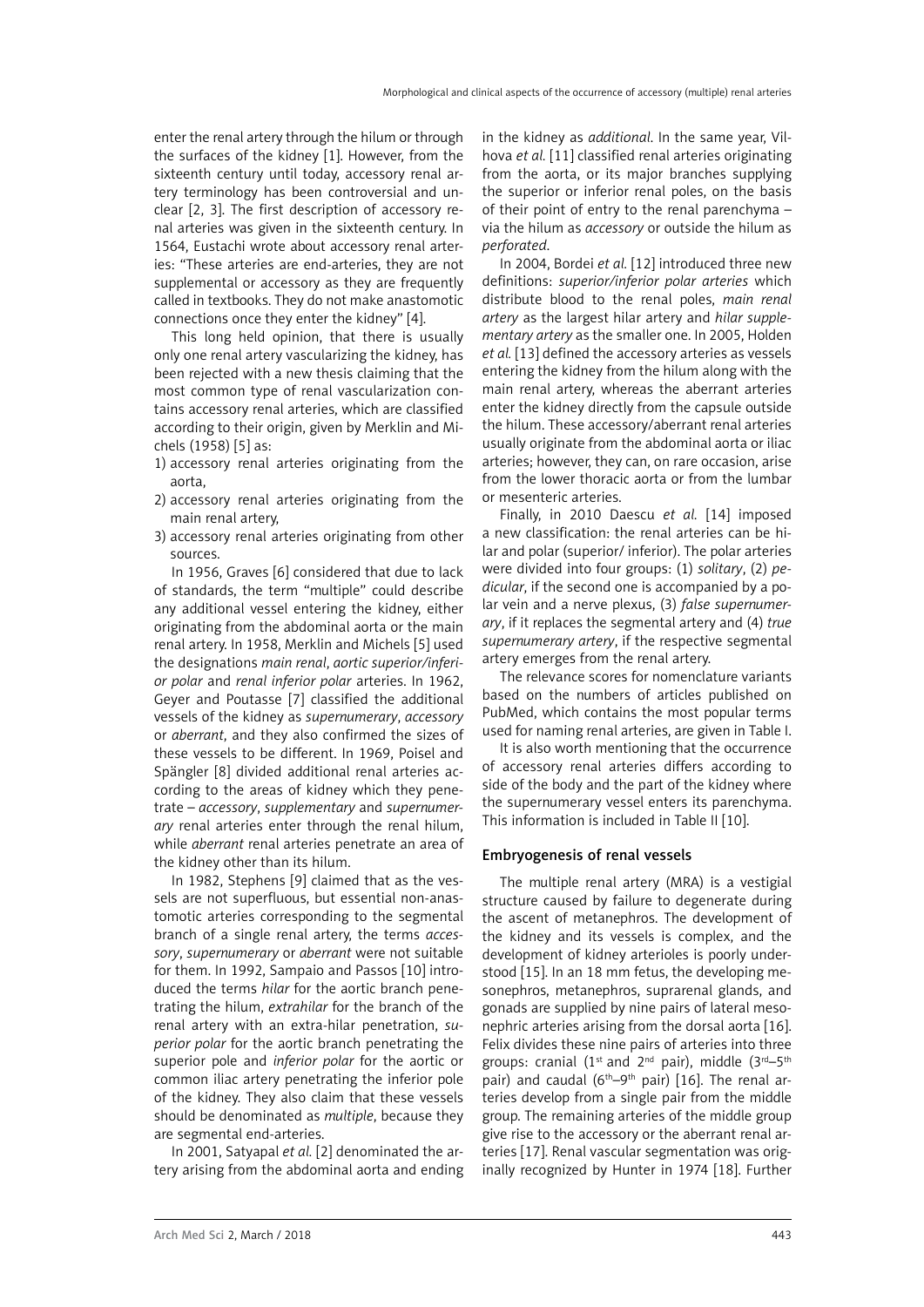Ewelina Gulas, Grzegorz Wysiadecki, Jacek Szymański, Agata Majos, Ludomir Stefańczyk, Mirosław Topol, Michał Polguj

| Variable      | Artery                | Arteries              |
|---------------|-----------------------|-----------------------|
| Accessory     | $486/6103 = -7.96\%$  | $439/4048 = -10.84%$  |
| Multiple      | $3130/6103 = -51.29%$ | $2036/4048 = -50.3%$  |
| Supernumerary | $60/6103 = -0.98\%$   | $57/4048 = -1.41\%$   |
| Aberrant      | $192/6103 = -3.15%$   | $152/4048 = -3.75\%$  |
| Supplementary | $37/6103 = -0.61\%$   | $25/4048 = -0.62%$    |
| Hilar         | $223/6103 = -3.65\%$  | $158/4048 = -3.9%$    |
| Additional    | $1744/6103 = -28.57%$ | $1001/4048 = -24.73%$ |
| Perforated    | $28/6103 = -0.46\%$   | $19/4048 = -0.47\%$   |
| Polar         | $203/6103 = -3.33\%$  | $161/4048 = -3.98\%$  |
| Total         | 6103                  | 4048                  |

Table I. Relevance of different nomenclature of renal arteries when more than one renal artery is present

Table II. Differences in frequency of presence of accessory renal arteries due to side of the body and area of kidney in which supernumerary vessels enter its parenchyma

| <b>Arterial feature</b>    | Right kidney | Left kidney |
|----------------------------|--------------|-------------|
| Two hilar arteries         | 37.5%        | 53.6%       |
| Three hilar arteries       | 23.2%        | 14.5%       |
| Four hilar arteries        | 1.79%        | 4.4%        |
| One superior polar         | 7.14%        | 11.6%       |
| One inferior polar         | 3.57%        | 2.9%        |
| Extra-hilar superior polar | 28.6%        | 11.6%       |
| Extra-hilar inferior polar | 0%           | 1.4%        |

studies revealed that on the basis of vascular supply, the renal parenchyma is divided into five segments: apical, upper, middle, lower and posterior. The main renal artery separates initially into anterior and posterior branches. The anterior branch almost always supplies the upper, middle and lower segments of the kidney. The posterior branch nourishes the posterior and lower segments. The lower renal segment is often fed by an accessory vessel [19].

According to Zahoi [20], kidneys with one renal artery can be classified morphologically on the basis of segmentation type. The renal parenchyma was divided into 5 segments in 57% of studied cases, into 6 segments in 31.64%, into 7 segments in 5.7%, into 4 segments in 3.8% and finally, into 8 segments in 1.9% of cases. When accessory renal arteries were present, 24 morphological types were described. In 57.14% of studied cases, 5 renal segments were present, 6 renal segments in 33.33%, 7 segments in 7.14% and 8 renal segments in 2.38%. On the basis of renal corrosion casts of kidneys with 2 renal arteries (88%) and 3 renal arteries (12%), Matusz *et al.* [21] found the renal parenchyma to be divided into 5 segments in 68% of cases, into 6 segments in 25.33%, into 7 segments in 4% and 8 renal segments in 2.67% of cases.

A study performed in 2014 showed that within the embryonic kidney, several putative progenitors marked by the expression of either winged-forkhead transcription factor 1 (Foxd1+ progenitor), aspartyl-protease renin (Ren+ progenitor), and/or hemangioblasts (Scl+ progenitor) are likely to differentiate and endow most of the cells of the renal arterial tree [15]. While such surveys may better clarify the trigger in the process of developing MRAs, it is currently only possible to explain how this course takes place, but the factor or factors which directly initiate it remain unknown.

# Morphological and demographic aspects

The frequency of occurrence of MRA varies in a wide range of studies. On average, the MRA has been observed in about 30% of normal subjects [22–24]. However, the frequency of presence of MRA varies widely with ethnicity (Table III) [2, 10, 12, 13, 24–73]. Therefore, knowledge of anatomic variants in each population is valuable. The incidence of MRA varies widely with ethnicity, ranging from 4% in Malaysians [58] to 61.5% in Indians [32, 34]. The frequency of supernumerary renal arteries was found to be 39.2% in a North Indian population. It tends to be more common in Africans (37%) and Caucasians (35%), and less common in Indian citizens (17%) [64, 74]. In a Chinese population frequency of occurrence of accessory renal arteries was found to be 14.5% [35] In a Caribbean population, accessory renal arteries were present in 36.1% of patients [34]. In a Greek population, supernumerary renal arteries occurred in 11.2% of subjects [41]. Nearly a third of the Colombian population presents one additional renal artery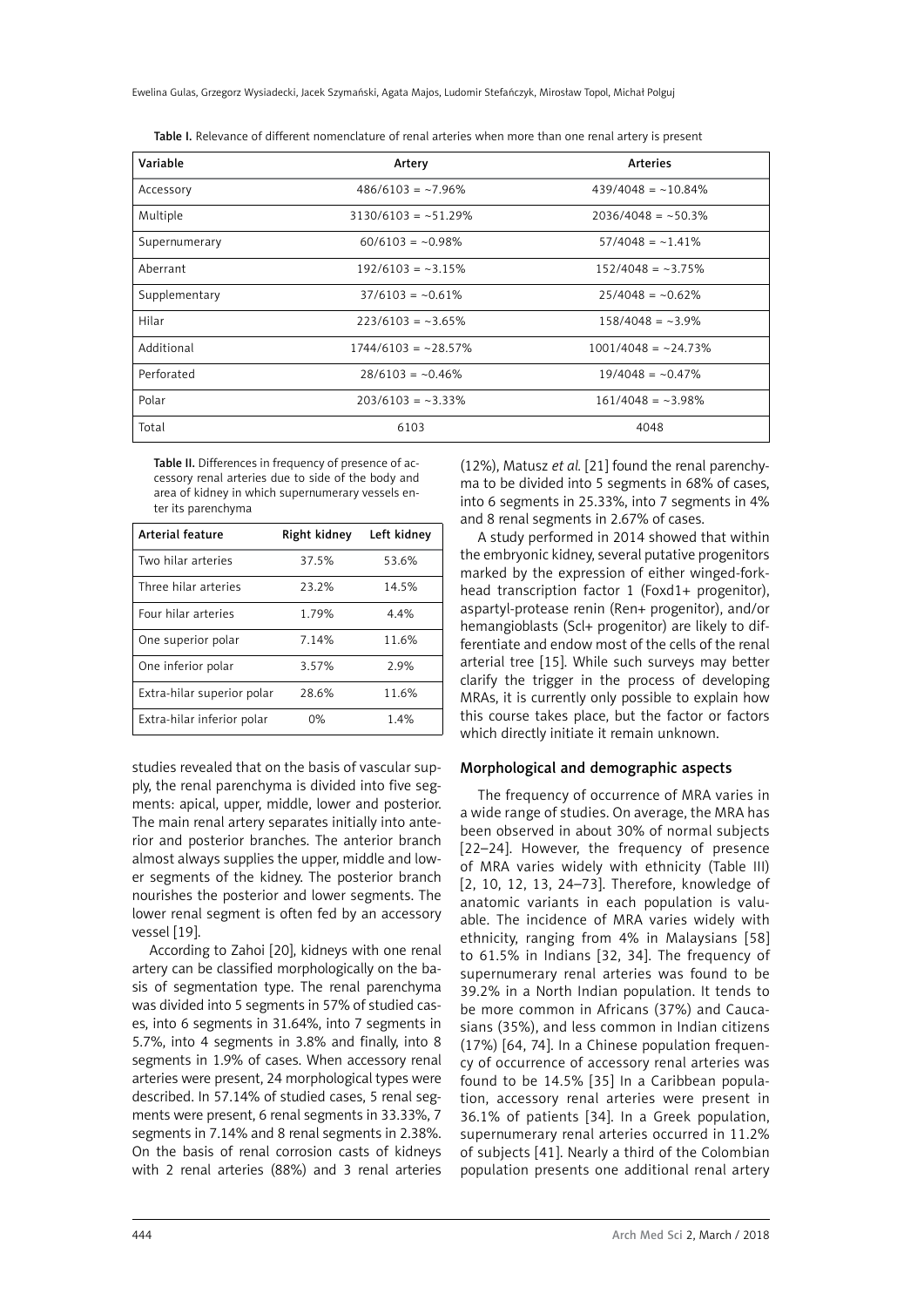|  |  |  | Table III. Frequency of multiple renal arteries in different populations |  |  |
|--|--|--|--------------------------------------------------------------------------|--|--|
|--|--|--|--------------------------------------------------------------------------|--|--|

| Population                            | Researcher                            | MRA % | N/(Total) |
|---------------------------------------|---------------------------------------|-------|-----------|
| American                              | Lloyd (1935) [25]                     | 24.2  | 73/306    |
|                                       | Satyapal et al. (2001) [2]            | 27.7  | 122/440   |
| Austrian                              | Janschek et al. (2004) [26]           | 19.8  | 47/238    |
| Bosnian                               | Talović et al. (2004) [27]            | 25.8  | 55/213    |
|                                       | Talović et al. (2013) [23]            | 46.2  | 18/39     |
| <b>Brazilian</b>                      | Santos Soares et al. (2013) [28]      | 12    | 6/50      |
|                                       | Costa et al. (2011) [29]              | 18.5  | 47/254    |
|                                       | Aragão et al. (2012) [30]             | 21.7  | 13/60     |
|                                       | Tyson et al. (2011) [31]              | 23    | (510)     |
|                                       | Sampaio and Passos (1992) [10]        | 30.4  | 81/266    |
|                                       | Palmieri et al. (2011) [32]           | 61.5  | 123/200   |
| Canadian                              | Kapoor et al. (2011) [33]             | 12    | 21/171    |
| Caribbean                             | Johnson et al. (2013) [34]            | 36.1  | 107/302   |
| Chinese                               | Tao et al. (2013) [35]                | 14.5  | 55/378    |
| Colombian                             | Saldarriaga et al. (2008) [36]        | 25    | 97/390    |
| Dutch<br>Kok et al. (2008) [37]       |                                       | 21    | 60/288    |
| Egyptian<br>Harraz et al. (2013) [38] |                                       | 14.5  | 108/731   |
| French                                | Gerard (1911) [39]                    | 22    | 63/287    |
|                                       | Laouad et al. (2012) [40]             | 27.02 | 70/259    |
| Greek                                 | Natsis et al. (2014) [41]             | 11.2  | 23/206    |
|                                       | Giavroglou (1982) [42]                | 17.6  | 327/1855  |
|                                       | Papaloucas et al. (2007) [43]         | 27.4  | 59/215    |
| Indian                                | Aristotle et al. (2013) [44]          | 13.3  | 4/30      |
|                                       | Budhiraja et al. (2010) [45]          | 15    | 15/100    |
|                                       | Gupta et al. (2011) [46]              | 28.3  | 17/60     |
|                                       | Budhiraja et al. (2013) [47]          | 59.5  | 44/74     |
| Iranian                               | Amirzargar et al. (2013) [48]         | 15.1  | 76/502    |
|                                       | Tarzamni et al. (2008) [49]           | 24.8  | 58/234    |
|                                       | Shoja et al. (2008) [50]              | 43.2  | 35/81     |
| Italian                               | Levi (1909) [51]                      | 25.5  | 49/1921   |
| Japanese                              | Kadotani et al. (2005; 2005) [52, 53] | 14.1  | 48/340    |
|                                       | Adachi (1928) [54]                    | 22.8  | 77/338    |
|                                       | lijima (1925) [55]                    | 25    | 15/60     |
| Kenyan                                | Sungura (2012) [56]                   | 11.3  | 23/204    |
|                                       | Ogeng'o et al. (2010) [57]            | 14.3  | 51/356    |
| Korean                                | Choi et al. (1997) [58]               | 13    | 65/500    |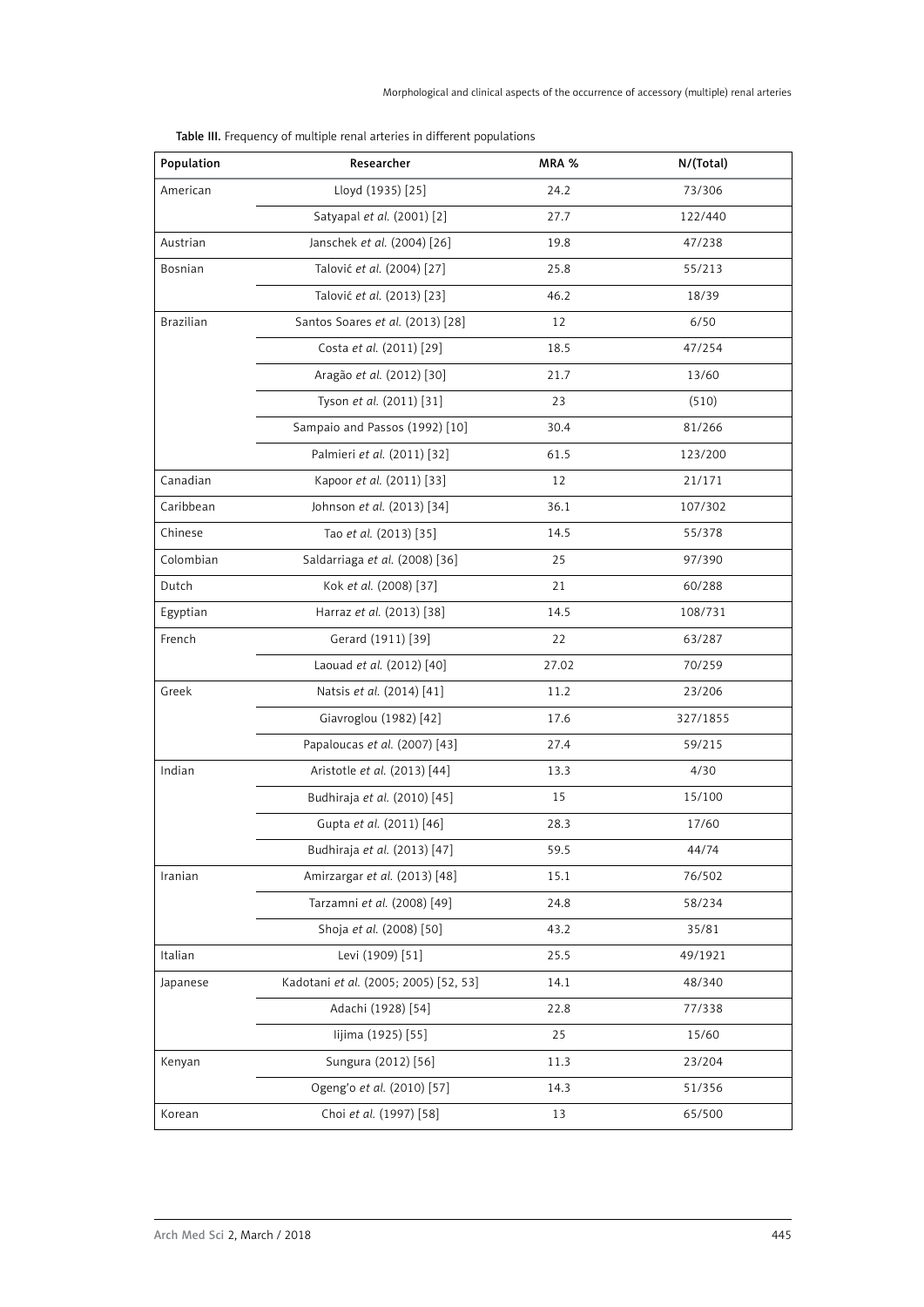Ewelina Gulas, Grzegorz Wysiadecki, Jacek Szymański, Agata Majos, Ludomir Stefańczyk, Mirosław Topol, Michał Polguj

| Population     | Researcher                     | MRA % | N/(Total) |
|----------------|--------------------------------|-------|-----------|
| Malaysian      | Hlaing et al. (2012) [59]      | 4     | 2/50      |
| New Zealanders | Holden et al. (2005) [13]      | 26    | 52/200    |
| Polish         | Wozniak (2000) [60]            | 11.2  | 17/152    |
|                | Goscicka (1996) [61]           | 12.1  | 34/280    |
| Romanian       | Bordei et al. (2004) [12]      | 20.9  | 57/272    |
| Russian        | Seldowitsch (1909) [62]        | 17.7  | 53/300    |
| Taiwanese      | Hung et al. (2012) [63]        | 17    | 17/100    |
| Thai           | Khamanarong et al. (2004) [64] | 18.4  | 98/534    |
| Tunisian       | Chabchoub et al. (2011) [65]   | 21.2  | 44/208    |
| Turkish        | Sezer et al. (2012) [66]       | 14.1  | 35/249    |
|                | Ozkan et al. (2006) [67]       | 14.5  | 248/1710  |
|                | Gürkan et al. (2004) [68]      | 14.8  | 17/115    |
|                | Bakirtas et al. (2006) [69]    | 15    | 28/187    |
|                | Ciçekcibaşi et al. (2005) [70] | 25    | 45/180    |
|                | Gümüş et al. (2012) [71]       | 27    | 443/1640  |
|                | Zağyapan et al. (2009) [72]    | 42    | 63/150    |
| Ukrainian      | Vlihova et al. (2001) [73]     | 31.8  | 21/66     |
|                |                                |       |           |

Table III. Cont.

*MRA – multiple renal arteries, N – number of cases where MRA were present, Total – all cases included in study.*

and about 3% of the same population presents two additional renal arteries, most of them reaching the kidney through its hilar region [36]. In a Turkish population, accessory renal arteries were found in 42% of subjects [72].

However, in our opinion, detection of the MRA may also depend on the sensitivity of diagnostic procedures, for example, cadaveric or radiological examination. A few other methods can be used to reveal the presence of supernumerary renal arteries. These include dissection of cadavers, angiography and magnetic resonance angiography. While many studies are based on dissected cadavers or specimens from an autopsy, other angiographic studies use live patients. It is argued that cadaver dissection probably affords a more accurate determination of the number of renal arteries than aortography [7]. In angiographic studies, MRA were detected less frequently due to their thickness (diameter < 2 mm). The MRA are often not detectable when originating from the abdominal aorta, and the arteries entering the kidney outside the hilum are frequently confused with the adrenal or capsular arteries [67, 75]. It is noteworthy that magnetic resonance angiography failed to predict the anatomy of renal arteries in 10% of patients with MRA compared to angiography, in which the relative incidence was 3% [37].

Volume rendering (VR), maximum intensity projection (MIP), and multiplanar reformatted reconstruction (MPR) images may accurately demonstrate accessory renal arteries [76].

The arterial phase of three-dimensional CT angiography is used to depict the renal arteries and is the most sensitive phase for detection of MRA and other possible arterial abnormalities [77]. 3D CTA correctly defines renal arterial anatomy (caliber, number, arterial branching pattern and accessory renal arteries) in 97.6% of patients and provides better detail of the venous anatomy compared with routine angiography [78]. Rubin *et al.* [78] showed 3D CT angiography to be 100% sensitive in the visualization of accessory renal arteries.

Since the average renal diameter is approximately 4–5 mm and accessory arteries are considered to be smaller, up to 15% of vessels can be missed by 1–4 detector row CTA [79].

The most common origin of MRA was the abdominal aorta (Figures 1–4). They may be observed unilaterally (Figure 2) and ipsilaterally (Figure 3). Multiple renal arteries rarely originate from the external iliac, lumbar, spermatic, ovarian, inferior mesenteric, superior suprarenal, inferior phrenic, right colic, subcostal, contralateral renal, splenic or thoracic aorta [80] (Figure 5). The most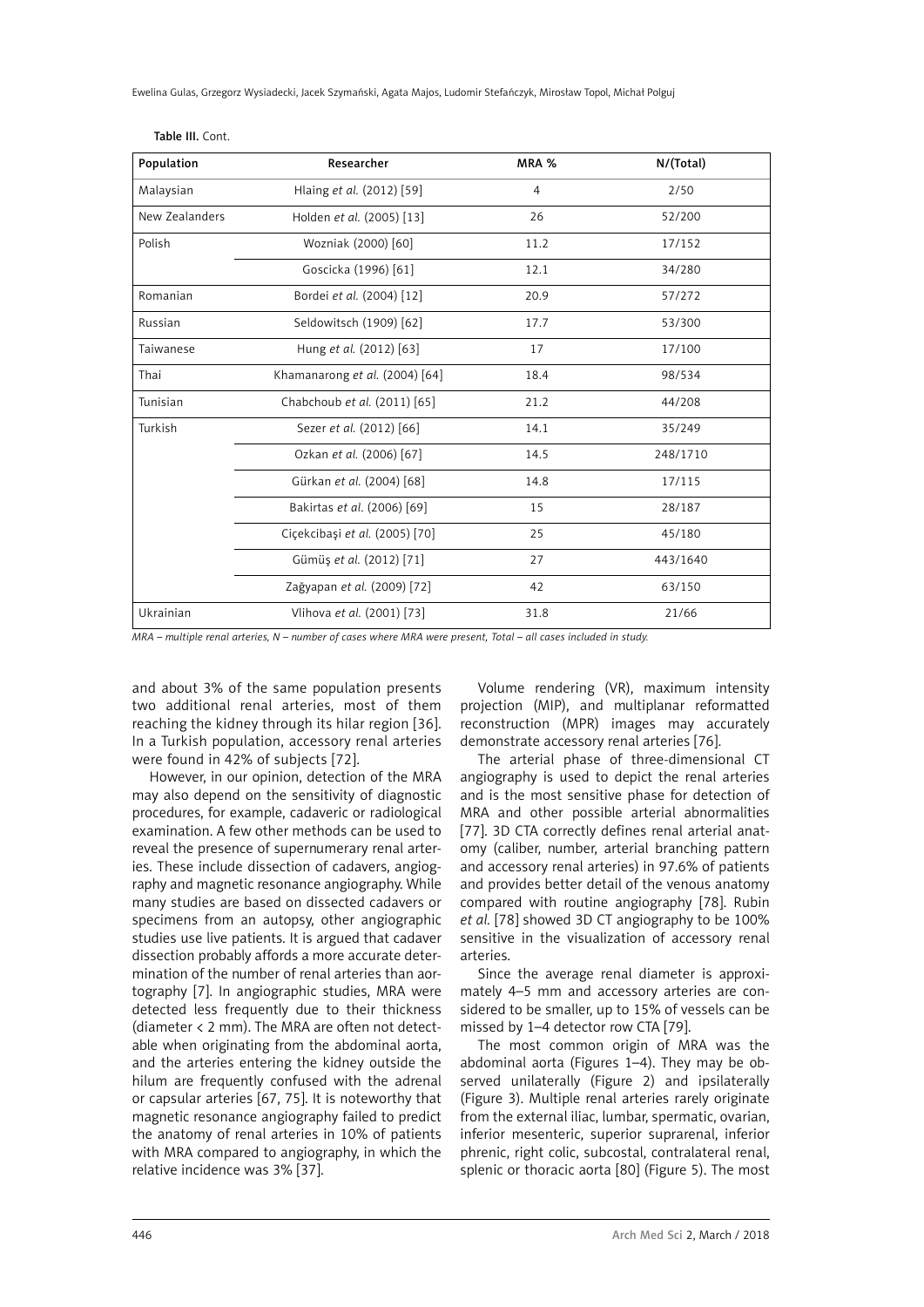

*Ao – abdominal aorta, RRA 1 – right additional superior hilar renal artery, RRA 2 – main right renal artery, RRA 3 – right additional inferior hilar renal artery, RRA 4 – right additional inferior polar renal artery, LRA 1 – left additional superior hilar renal artery, LRA 2 – main left renal artery, LRA 3 – left additional inferior polar renal artery, LRA 4 – left additional inferior polar renal artery, U – urether.*



Figure 2. Three-dimensional computed tomography reconstruction of the arteries

*Ao – abdominal aorta, LRA – main left renal artery, RRA 1 – right additional superior polar renal artery, RRA 2 – right additional superior hilar renal artery, RRA 3 – main right renal artery.*



Figure 3. Three-dimensional computed tomography reconstruction of the arteries

*Ao – abdominal aorta, RRA 1 – right additional superior hilar renal artery, RRA 2 – main right renal artery, LRA 1 – left additional superior polar renal artery, LRA 2 – main left renal artery, LRA 3 – left additional inferior hilar renal artery.*

common type of MRA was accessory renal inferior polar arteries [81], as confirmed by Bordei *et al.* [12] and our own previous anatomical (Figure 1) and radiological observations (Figure 4). Bordei *et al.* [12] note that the additional renal arteries mainly entered the kidney through the hilum, together with the main renal artery in 61.11% of the cases, the superior pole in 9.26%, and the inferior pole in 29.63%.



Figure 4. Posterior view of the kidneys and abdominal arteries on MDCT angiographies with 3D reconstruction

*Ao – abdominal aorta, LRA 1 – main left renal artery, LRA 2 – left additional inferior polar renal artery, RRA 1 – right additional superior hilar renal artery, RRA 2 – main right renal artery, RRA 3 – right additional inferior hilar renal artery.*

Natsis *et al.* [41] reported no statistically significant relationship (*p* > 0.05) between gender and the side on which the supernumerary renal artery was situated. However, several authors have observed a higher incidence in males than females [3, 61, 64, 82, 83], whereas others conclude the opposite [56, 66, 84, 85] (Table IV).

A review of studies reveals a great difference in the description of MRA incidence depending on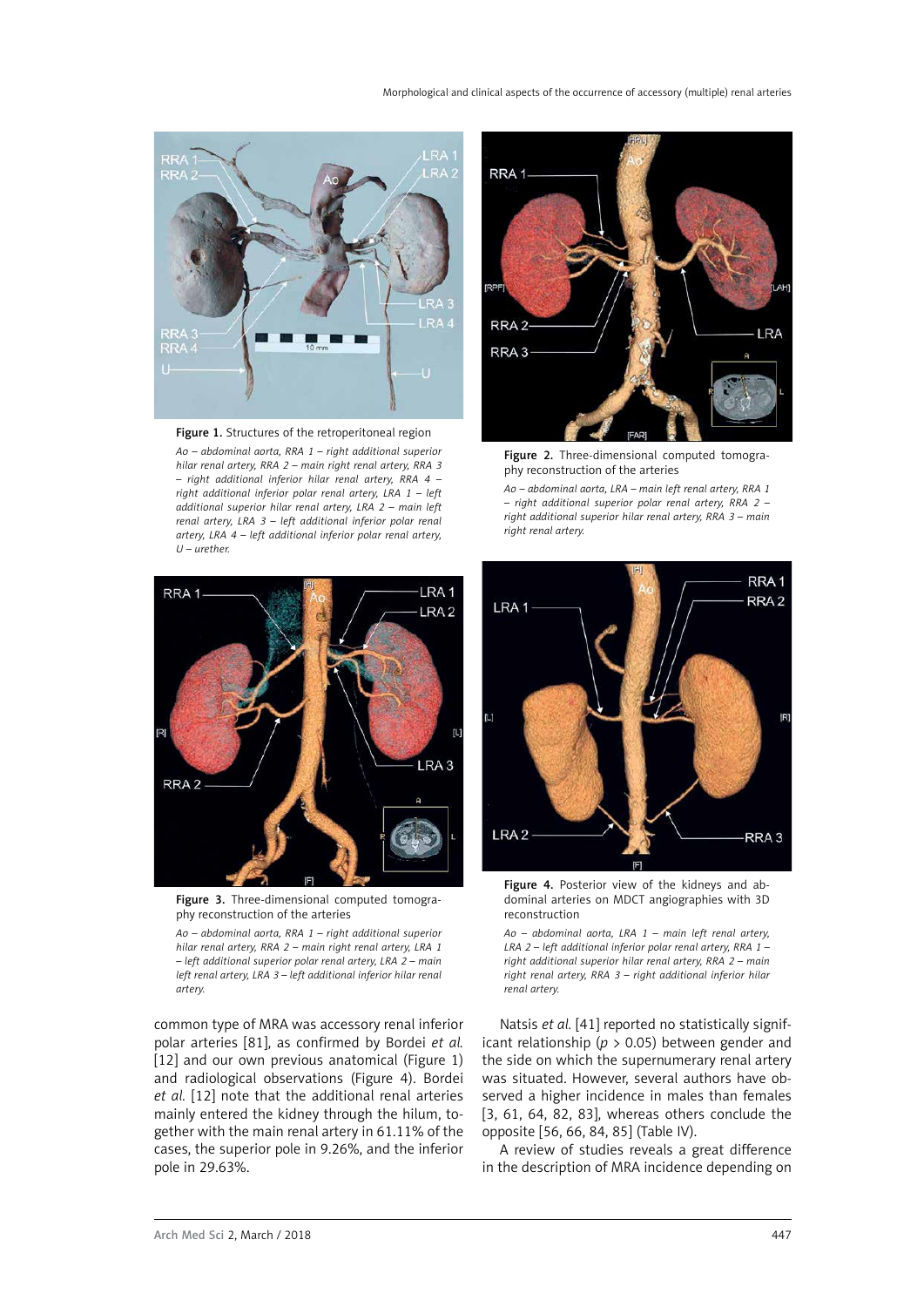

Figure 5. Three-dimensional computed tomography reconstruction of the arteries

*Ao – abdominal aorta, IMA – inferior mesenteric artery, LRA 1 – main left renal artery, LRA 2 – left additional inferior hilar renal artery, RRA 1 – main right renal artery, RRA 2 – right additional inferior hilar renal artery.*

side of occurrence of MRA. Some studies report that MRA are most frequently left-sided [12, 29, 32, 34, 36, 67, 72, 86–93], while others find that the right side predominates [13, 37, 49, 61, 64, 67, 71, 94–96] (Tables II, IV). More frequent occurrence on the left side of the body and in males is also characteristic for an ectopic kidney. Ectopic kidneys are rare (0.1%), and the incidence of pelvic ectopy ranges from approximately 1 in 2200 to 1 in 3000 [97]. An ectopic kidney may present with pain, hydronephrosis, pyelonephritis, fistulae between the gut and the kidney, renal calculi or obstetric problems in females [17].

Adachi studied a series of 1838 kidneys and found additional renal arteries to be present in 23.1% of cases. He also noted that the number

of additional renal arteries ranged from 1 to 4 with a prevalence of 19.81%, 2.88%, 0.44%, and 0.05%, respectively [98]. In a later study conducted in 2011 by Matusz *et al.* [98] the number of additional renal arteries found ranged from 1 to 6 with a prevalence of 9% for one artery, 7% for two, 1.6% for three, 0.3% for four, 0.2% for five, and 0.1% for six.

# Clinical implications of presence of multiple renal arteries

Multiple renal arteries have major clinical importance, because overlooking them during pre-operative preparations of patients for surgical procedures may have fatal consequences, especially if laparoscopic methods are used for the procedure. The increasing number of kidney transplants has led to an increase in use of laparoscopic surgical techniques, which, with all their advantages, also have failings. Using these methods reduces the operative field, whereby the risk is increased that variations in vascularization of the kidney may lead to a fatal outcome [99]. Here, it must be emphasized that the effects of the presence of MRA are still to be explored and classified, because accessory vessels are mainly found accidentally during pre-operative procedures or during the diagnostic process. In surgical terms, the upper pole artery represents a major risk, because it is frequently located high up the kidney, meaning that in most cases the surgeons may mistake it for surrounding connective tissue and unknowingly cut through it, thereby causing massive bleeding, which most often leads to a fatal outcome [5]. Furthermore, Rizzari et al. [100] note that individuals with kidneys with 2 or more arteries appear to have an increased incidence of hypertension.

However, in a study which took place from 1996 to 2002 on 185 hypertensive patients who underwent MR angiography of the renal arteries, Gupta and Tello [101] found no statistically significant

|  |  |  | Table IV. Frequency of multiple renal arteries according to gender and side |  |
|--|--|--|-----------------------------------------------------------------------------|--|

| Author(s)                      | Population       | Gender |       | Side  |       |
|--------------------------------|------------------|--------|-------|-------|-------|
|                                |                  | F(%)   | M (%) | L (%) | R (%) |
| Adachi (1928) [54]             | Japanese         | 19     | 24    |       |       |
| Aragão et al. (2012) [30]      | <b>Brazilian</b> | 7.2    | 6.25  | 10    | 11.7  |
| Ciçekcibaşi et al. (2005) [70] | Turkish          | 13.3   | 28.8  | 17.6  | 32.1  |
| Goscicka et al. (1996) [61]    | Polish           | 12.8   | 9.3   | 7.7   | 11.5  |
| Palmieri et al. (2011) [32]    | <b>Brazilian</b> | 58     | 65    | 67    | 56    |
| Saldarriaga et al. (2008) [36] | Colombian        | 15.4   | 26.3  | 27.3  | 22.2  |
| Satyapal et al. (2001) [2]     | American         | 20.2   | 33.1  | 32    | 23.3  |
| Vilhova et al. (2001) [73]     | Ukrainian        | 33.3   | 30.6  | 35.3  | 28.1  |

*F – female, M – male, L – left, R – right.*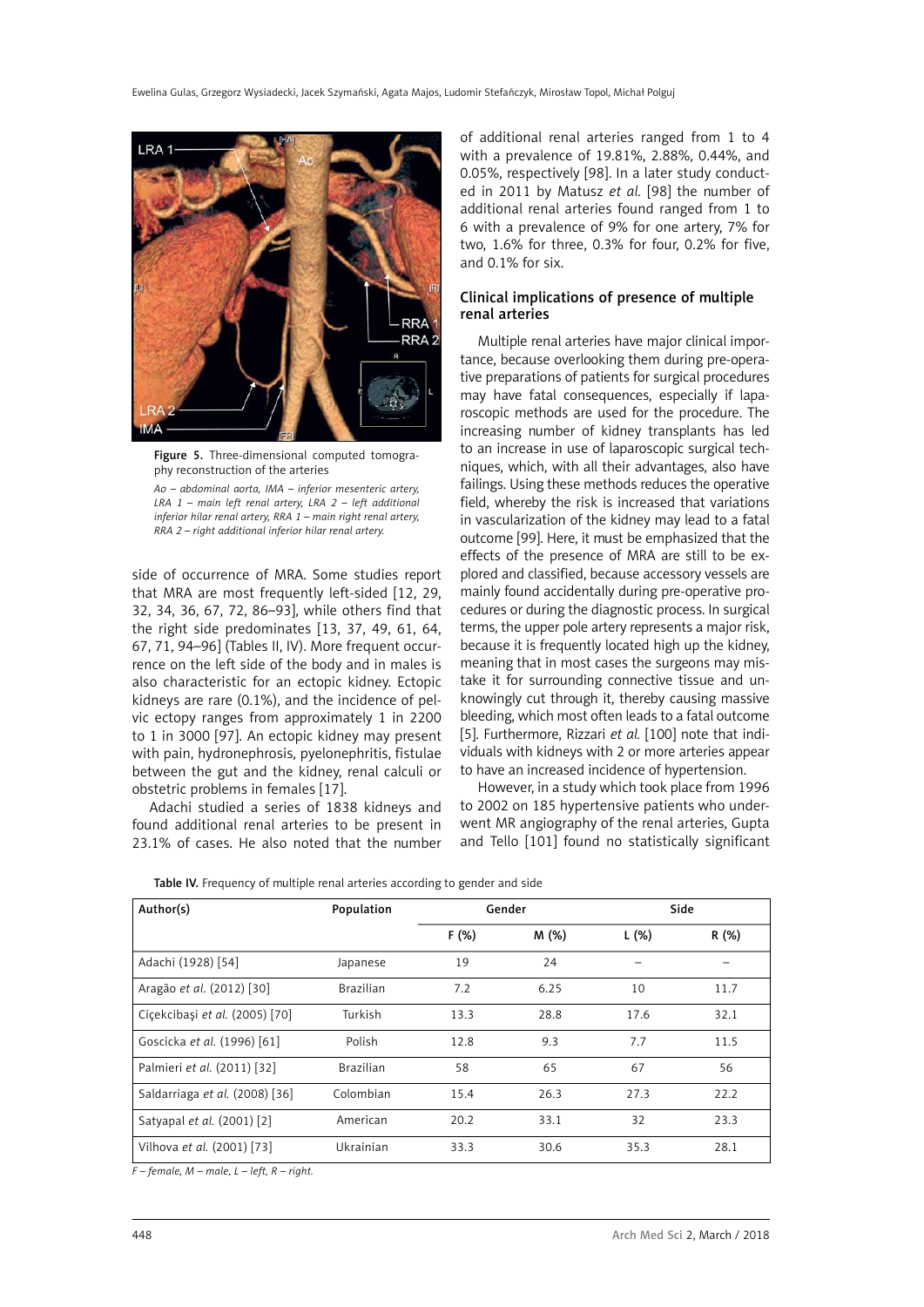difference in the prevalence of renal artery stenosis between patients with MRA and those without MRA. Assuming that the presence of two separate causes of hypertension in the same patient would be unlikely, this finding implies that MRA are a vascular anomaly and not a direct cause of hypertension. Of 185 hypertensive patients, 45 (24%) showed accessory renal arteries. Of these 45 patients, 9 (20%) showed renal artery stenosis and 36 (80%) showed no significant stenosis. Of the 140 patients with a single renal artery, 42 (30%) showed renal artery stenosis and 98 (70%) showed no stenosis.

The awareness of the existence of a MRA is very important, as it might complicate reconstructive surgery of abdominal aortic aneurysms and uroradiological procedures [7, 102]. Also hemorrhagic complications, renal artery thrombosis, and warm ischemia time are significantly higher in patients with MRA [23]. For renal transplants, kidneys with accessory renal arteries had a longer mean warm ischaemia time (35.3 vs. 29.2 min, *p* = 0.0003) and more urethral complications  $(6/36 \text{ vs. } 10/312, p =$ 0.0013) [103].

Opinions are divided as to whether the presence of an accessory renal artery is associated with undesirable consequences of kidney transplants. Some studies consider the presence of accessory renal arteries as a contraindication to their use in transplant surgery: since these are end-arteries, the end-arteries must be re-implanted, and this would require several anastomoses and a prolonged ischemic time, leading to a theoretically higher incidence of renal failure, graft rejection and reduced graft function [104]. On the other hand, a study from the National Institute of Kidney Diseases in Lahore, Pakistan reported no association between multiplicities of renal arteries and the risk of vascular complications. They concluded that kidney transplantation using grafts with MRA is as safe as using grafts with a single renal artery, regarding vascular and urological complications and patients and graft survival [23]. Several other studies also confirm this thesis [105–109].

In 2001 Mizoguchi *et al.* [110] reported an association between anomalies in renal vascularisation and galactosemia, so any patient with galactosemia should be carefully investigated for the presence of any renal vascular anomalies. Bergman *et al.* [111] found inferior renal polar arteries to be implicated as an etiologic factor in a form of hydronephrosis correctable by surgery.

In 2013, the technique of using epigastric arteries in renal transplantation was re-described [48]. This technique was in use already in 2001 [112]. Anastomosing lower polar arteries to the inferior epigastric artery and upper polar arteries to the superior epigastric artery provides backflow from accessory renal arteries, which help to prevent thrombosis. Moreover, when using this technique, both ischemic and operating times are reduced. By this technique, the ischemic time and the operating time are reduced. Both in live and cadaver donor kidneys, the lower polar arteries were anastomosed to the inferior epigastric artery and upper polar arteries were anastomosed to the superior epigastric arteries. An injection of papaverine and ablation of the sympathetic nerves of these arteries dilate them and prevent post-operative spasm. In conclusion, this technique can be safely and successfully used for renal transplantation with kidneys possessing MRA, and may be associated with a lower complication rate and better graft function than existing techniques [48].

The diseases related to the renal accessory artery include:

(1) *hypertension*: the tenuous and tortuous shape of an accessory renal artery usually results in ischemia in the related area. The local blood flow reduction in the kidney stimulates the macula densa cells and juxtaglomerular cells to increase the synthesis and release of renin, and the subsequent renal vascular [2]. Also Mendelsohn [113] claims that patients with accessory renal arteries constitute 27% of patients with resistant hypertension, and reinforces the importance of denervation of MRA, if present, as a treatment for persistent hypertension. Even though the fall in systemic blood pressure will be smaller than in patients with only the main renal artery, the reduction is still noteworthy: he reports a drop of systemic blood pressure in patients with MRA of 21 mm Hg in 6 months.

(2) *bleeding*: non-traumatic renal bleeding is very rare. As an accessory renal artery is tenuous, the diagnosis and localization of the hemorrhage are difficult. New techniques, such as multidetector CT angiography (MDCTA), which can clearly show the accessory renal arteries, provide better approaches for the accessory renal artery disease [24].

(3) *hydronephrosis*: an accessory renal artery going to the lower pole of the kidney in front of the ureter may compress the ureter and cause hydronephrosis [9, 24].

It is speculated that accessory renal arteries may provide nourishment to renal cell carcinoma. In a CT angiography investigation of 107 patients with renal cell carcinoma, Guan *et al.* [81] found MRA in 11 (10.3%) cases and MRA acting as feeding arteries for the renal cell carcinoma in 5 (4.7%). Catalano *et al.* [114] report that atypical variants of renal vascularization were found in 5 of 42 patients with renal cell carcinoma: 1 patient with triple renal artery and four with double renal arteries, one of whom also presented with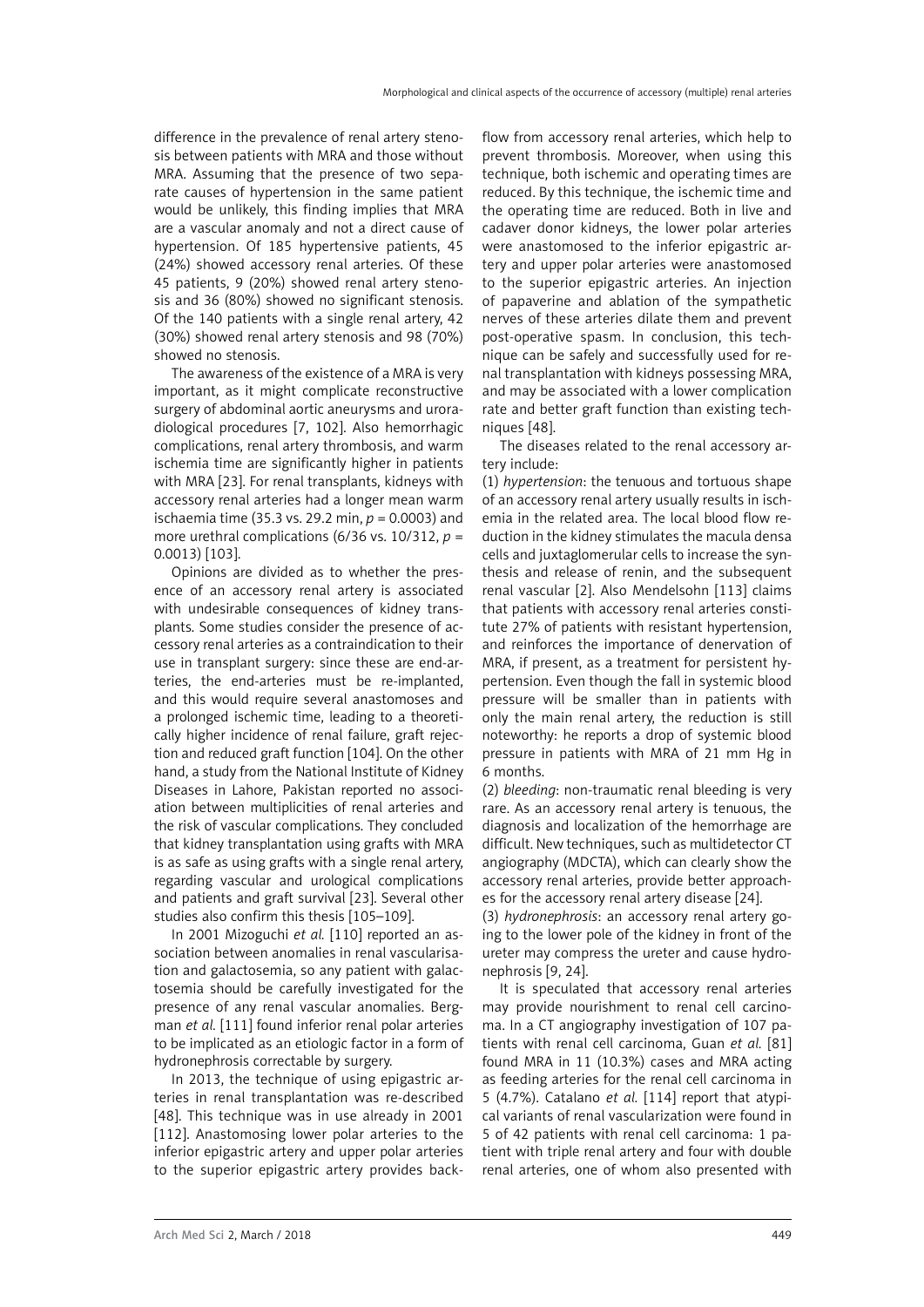



a double renal vein [107]. Moreover, awareness of the presence of accessory renal arteries is also important for the procedures prior to laparoscopic nephrectomy in renal cell carcinoma, which is one of the fundamental methods of cancer treatment; this surgical intervention under such circumstances should be more carefully planned to reduce serious potential surgical complications [81]. Undeniably, knowledge of anatomic variants is of great importance for all procedures in the abdominal region [115].

# Coexistence of other atypical variants of vascularization

The occurrence of MRA may also be associated with coexistence of other atypical variants of vascularization, especially connected with the genito-urinary system. For example, MRA can be accompanied by double testicular arteries [116]. Moreover, the presence of accessory renal arteries can also be associated with dislocation of the kidney and its hilum: an ectopic kidney [17]. Yakeishi *et al.* [117] described a case of horseshoe kidney with four surplus renal arteries: one branching from the main renal artery and three following from the abdominal aorta. Furthermore, an accessory renal artery can have a common origin with the inferior mesenteric artery [118]. Based on our experience in the field of anatomical dissection (Figure 6 A) and radiological investigation (Figure 6 B), the horseshoe kidney usually has three renal arteries: two main (left and right renal artery) and one additional, which passes to the isthmus (Figure 6).

# Conclusions

The origin, number and topography of accessory (multiple) renal arteries are complex are associated with renal embryogenesis. Knowledge of the variations of the renal arteries has grown in importance with the increasing number of renal transplants, vascular reconstructions and various surgical, urological and radiological techniques performed in recent years. Accessory renal arteries may coexist with other atypical vascularization variants, especially in the genito-urinary system – the testicular arteries, for example. The potential implications of the coexistence of accessory renal arteries and other atypical vascularization and finding the direct factor leading to these anatomical variants require further study.

#### Acknowledgments

The authors thank the donors and families of the cadavers used for this study.

#### Conflict of interest

The authors declare no conflict of interest.

References

- 1. Mir NS, ul Ashfag H, Ryiaz R, et al. Bilateral duplication of renal vessels: anatomical, medical and surgical perspective. Int J Health Sci (Qassim) 2008; 2: 179-85.
- 2. Satyapal KS, Haffejee AA, Singh B, Ramsaroop L, Robbs JV, Kalideen JM. Additional renal arteries: incidence and morphometry. Surg Radiol Anat 2001; 23: 33-8.
- 3. Singh D, Finelli A, Rubinstein M, Desai MM, Kaouk J, Gill IS. Laparoscopic partial nephrectomy in the presence of multiple renal arteries. Urology 2007; 69: 444-7.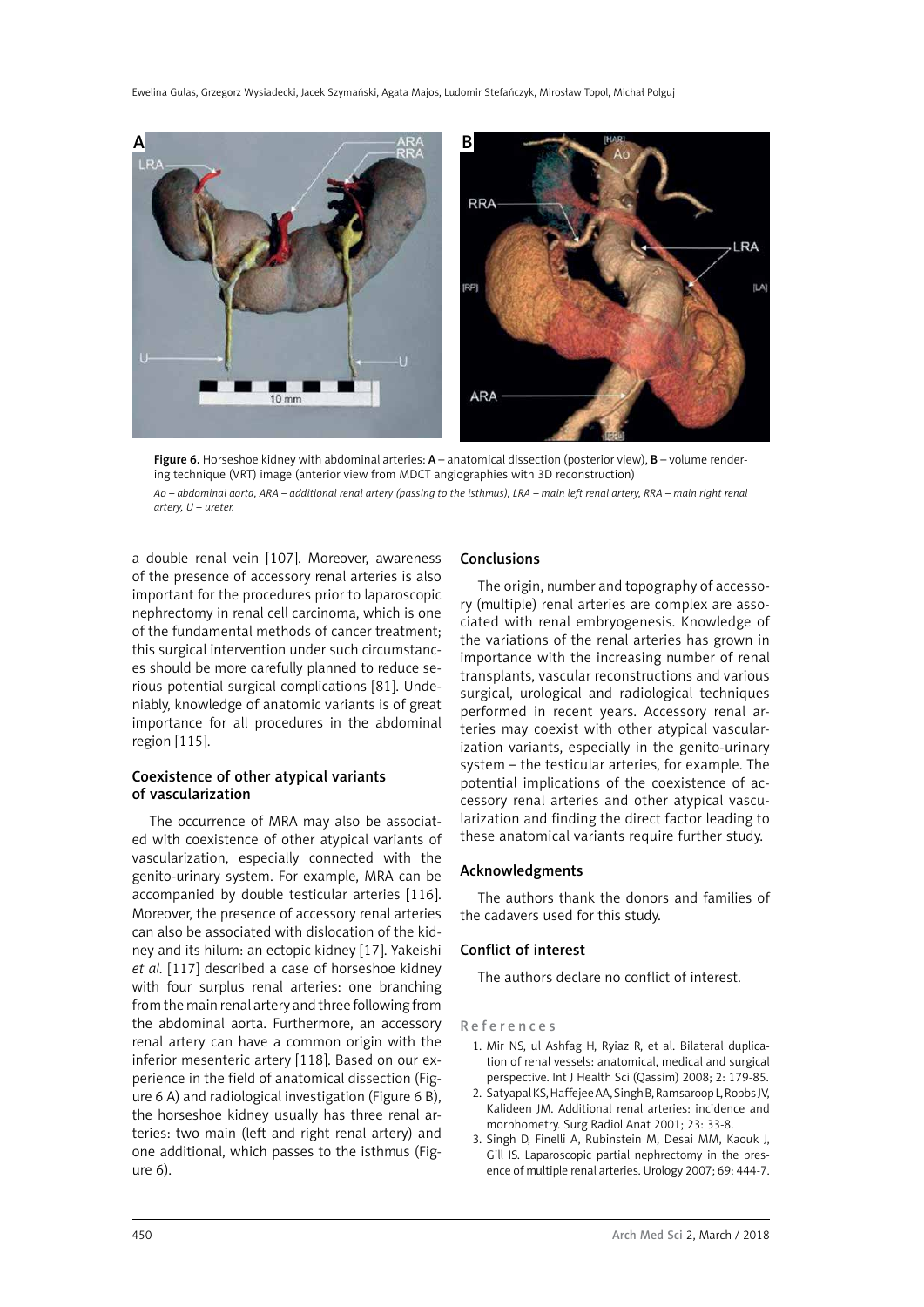- 4. Eustachi Opuscula anatomia, Venice 1564.
- 5. Merklin RJ, Michels NA. The variant renal and suprarenal blood supply with data on the inferior phrenic, ureteral and gonadal arteries: a statistical analysis based on 185 dissections and reviews of the literature. J Int Coll Surg 1958; 29: 41-76.
- 6. Graves FT. The aberrant renal artery. J Anat 1956; 90: 553-8.
- 7. Geyer JR, Poutasse EF. Incidence of multiple renal arteries on aortography. Report of a series of 400 patients, 381 of whom had arterial hypertension. JAMA 1962; 182: 120-5.
- 8. Poisel S, Spängler HP. On aberrant and accessory renal arteries in kidneys of typical position. Anat Anz 1969; 124: 244-59.
- 9. Stephens FD. Uterovascular hydronephrosis and the "aberrant" renal vessels. J Urol 1982; 128: 984-7.
- 10. Sampaio FJ, Passos MA. Renal arteries: anatomic study for surgical and radiological practice. Surg Radiol Anat 1992; 14: 113-7.
- 11. Vilhova I, Kryvko YY, Maciejewski R. The radioanatomical research of plural renal arteries. Folia Morphol (Warsz) 2001; 60: 337-41.
- 12. Bordei P, Sapte E, Iliescu D. Double renal arteries originating from the aorta. Surg Radiol Anat 2004; 26: 474-9.
- 13. Holden A, Smith A, Dukes P, Pilmore H, Yasutomi M. Assessment of 100 live potential renal donors for laparoscopic nephrectomy with multi-detector row helical CT. Radiology 2005; 237: 973-80.
- 14. Daescu E, Jianu AM, Motoc A, Niculescu MC, Rusu MC. The renal polar arteries – anatomical considerations. Med Evolut 2010; 16: 11-5.
- 15. Sequeira-Lopez ML, Lin EE, Li M, Hu Y, Sigmund CD, Gomez RA. The earliest metanephric arteriolar progenitors and their role in kidney vascular development. Am J Physiol Regul Integr Comp Physiol 2014; 308: R138-49.
- 16. Felix W. Mesonephric arteries (aa. mesonephrica). In: Manual of human embryology, Keibel F, Mall FP (eds). Lippincott, Philadelphia, Pa, USA 1912; 22: 820-5.
- 17. Krishnaveni C, Kulkarni R. A right ectopic kidney with bilateral multiple anomalie of the renal vasculature – a case report. J Clin Diagn Res 2013; 7: 150-3.
- 18. Hunter J. Vasculature of the body. Br J Surg 1794; 38: 1-8.
- 19. Rattaiah K, Venkateswara Rao P. A study of renal anomalies: aberrant vessel. J Evid Med Healthcare 2015; 2: 1302-11.
- 20. Zahoi DE. Arterial segmentation of renal parenchyma with single and multiple renal arteries. A comparative study on corrosion casts. FASEB J 2009; 23: 820-6.
- 21. Matusz P, Bordei P, Sapte E, Iliescu D, Bulbuc I. Segmentation of renal parenchyma in the case of presence of additional renal arteries. FASEB J 2012; 26: 722-7.
- 22. Anson BJ, McVay CB. The topographical positions and the mutual relations of the visceral branches of the abdominal aorta. A study of 100 consecutive cadavers. Anat Rec 1936; 67: 7-15.
- 23. Ashraf HS, Hussain I, Siddiqui AA, Ibrahim MN, Khan MU. The outcome of living related kidney transplantation with multiple renal arteries. Saudi J Kidney Dis Transpl 2013; 24: 615-9.
- 24. Zhang Q, Ji Y, He T, Wang. Ultrasound-guided percutaneous renal biopsy-induced accessory renal artery bleeding in an amyloidosis patient. Diagn Pathol 2012; 7: 176.
- 25. Lloyd LW. The renal artery in whites and American Negroes. Am J Phys Anthropol 2005; 20: 153-63.
- 26. Janschek EC, Rothe AU, Hölzenbein TJ, et al. Anatomic basis of right renal vein extension for cadaveric kidney transplantation. Urology 2004; 63: 660-4.
- 27. Talović E, Kulenović A, Voljevica A, Ovcina F, Prevljak S. Angiographic imaging of supernumerary kidney arteries by nonselective angiography. Med Arh 2004; 58: 263-7.
- 28. Santos Soares TR, Soares Ferraz J, Dartibale CB, Marco Oliveira IR. Variations in human renal arteries. Acta Scient Biol Sci 2013; 35: 277-82.
- 29. Costa HC, Moreira RJ, Fukunaga P, Fernandes RC, Boni RC, Matos AC. Anatomic variations in vascular and collecting systems of kidneys from deceased donors. Transplant Proc 2011; 43: 61-3.
- 30. Aragão JA, de Oliveira Pacheco JM, Silva LA, Reis FP. Frequency of multiple renal arteries in human foetuses. Surg Radiol Anat 2012; 34: 133-6.
- 31. Tyson MD, Castle EP, Ko EY, et al. Living donor kidney transplantation with multiple renal arteries in the laparoscopic era. Urology 2011; 77: 1116-21.
- 32. Palmieri BJ, Petroianu A, Silva LC, Andrade LM, Alberti LR. Study of arterial pattern of 200 renal pedicle through angiotomography. Rev Col Bras Cir 2011; 38: 116-21.
- 33. Kapoor A, Lambe S, Kling AL, Piercey KR, Whelan PJ. Outcomes of laparoscopic donor nephrectomy in the presence of multiple renal arteries. Urol Ann 2011; 3: 62-5.
- 34. Johnson PB, Cawich SO, Shah SD, et al. Accessory renal arteries in a Caribbean population: a computer tomography based study. Springer Plus 2013; 2: 443.
- 35. Tao XF, Zhu JQ, Wu YW, et al. Dual-energy computed tomography angiography for evaluating the renal vascular variants. Chin Med J (Engl) 2013; 126: 650-4.
- 36. Saldarriaga B, Pérez AF, Ballesteros LE. A direct anatomical study of additional renal arteries in a Colombian mestizo population. Folia Morphol (Warsz) 2008; 67: 129-34.
- 37. Kok NF, Dols LF, Hunink MG, et al. Complex vascular anatomy in live kidney donation: imaging and consequences for clinical outcome, Transplantation 2008; 85: 1760-5.
- 38. Harraz AM, Shokeir AA, Soliman SA, et al. Fate of accessory renal arteries in grafts with multiple renal arteries during live-donor renal allo-transplantation. Transplant Proc 2013; 45: 1232-6.
- 39. Gerard G. Les artères rénales (Note statistique d'après l'étude de 150 paires de reins). J Anat Physiol Norm Pathol Homme Animaux 1911; 47: 531.
- 40. Laouad I, Bretagnol A, Fabre E, et al. Kidney transplant with multiple renal artery grafts from deceased donors: are long-term graft and patient survival compromised? Prog Transplant 2012; 22: 102-9.
- 41. Natsis K, Paraskevas G, Panagouli E, et al. A morphometric study of multiple renal arteries in Greek population and a systemic review. Rom J Morphol Embryol 2014; 55 (3 Suppl.): 1111-22.
- 42. Giavroglou K. Angiographic control of renal arteries. PhD Thesis, Thessaloniki, 1982; 50-2.
- 43. Papaloucas C, Fiska A, Pistevou-Gombaki K, et al. Angiographic evaluation of renal artery variation amongst Greeks. Aristotle Univ Med J 2007; 34: 43-7.
- 44. Aristotle S, Sundarapandian, Felicia C. Anatomical study of variations in the blood supply of kidneys. J Clin Diagn Res 2013; 7: 1555-7.
- 45. Budhiraja V, Rastogi R, Asthana AK. Renal artery variations: embryological basis and surgical correlation. Rom J Morphol Embryol 2010; 51: 533-6.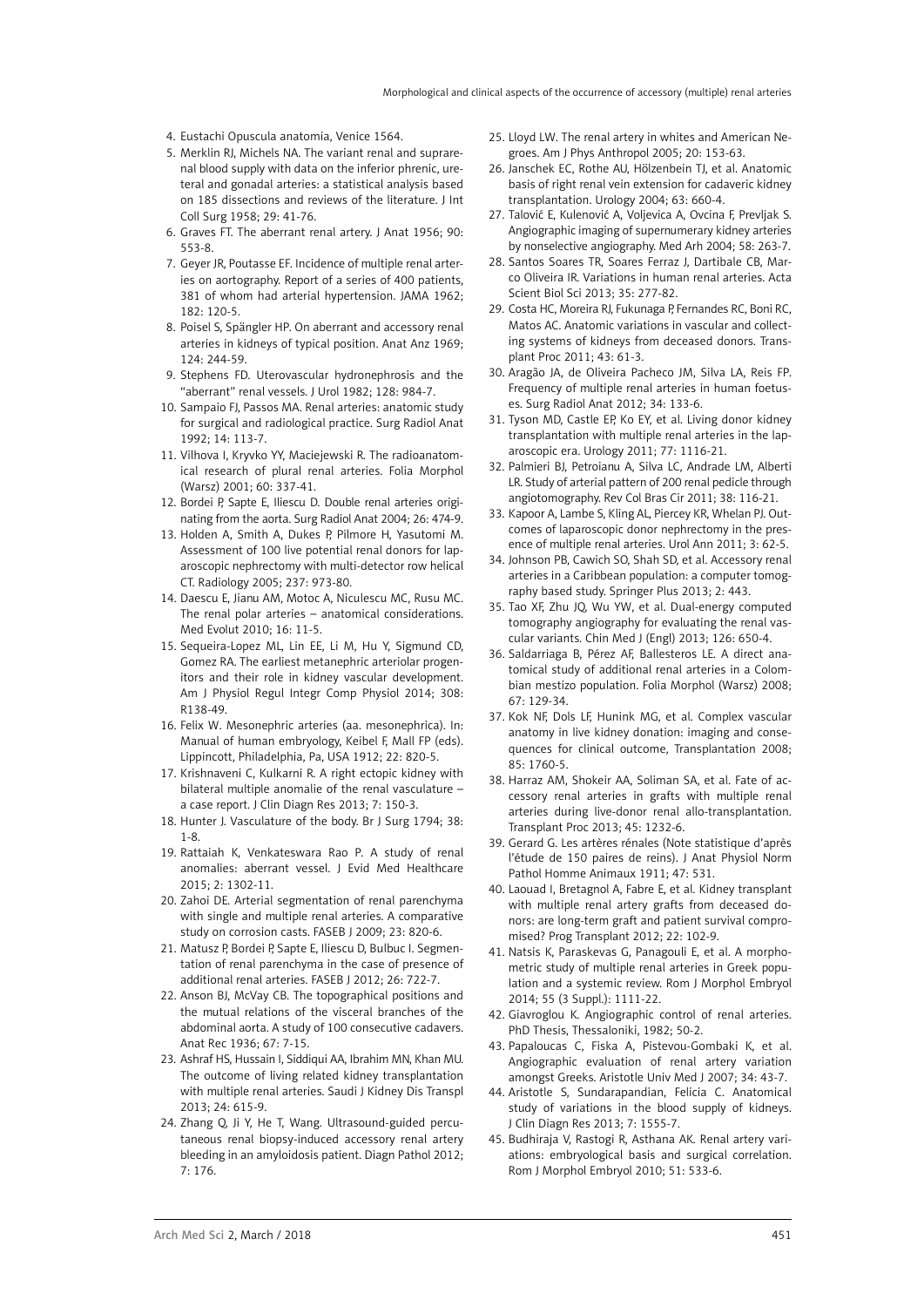- 46. Gupta A, Gupta R, Singhla RK. The accessory renal arteries: a comparative study in vertebrates with its clinical implications. J Clin Diagn Res 2011; 5: 970-3.
- 47. Budhiraja V, Rastogi R, Anjankar V, Babu CSR, Goel P. Supernumerary renal arteries and their embryological and clinical correlation: a cadaveric study from North India. ISRN Anat 2013; 2013: 405712.
- 48. Amirzargar MA, Babolhavaeji H, Hosseini SA, et al. The new technique of using the epigastric arteries in renal transplantation with multiple renal arteries. Saudi J Kidney Dis Transpl 2013; 24: 247-53.
- 49. Tarzamni MK, Nezami N, Rashid RJ, Argani H, Hajealioghli P, Ghorashi S. Anatomical differences in the right and left renal arterial patterns. Folia Morphol (Warsz) 2008; 67: 104-10.
- 50. Shoja MM, Tubbs RS, Shakeri A, et al. Peri-hilar branching patterns and morphologies of the renal artery: a review and anatomical study. Surg Radiol Anat 2008; 30: 375-82.
- 51. Levi G. Le variazioni delle arterie surrenali e renali studia te col methodo statistico seriale. Arch Ital Anat Embriol 1909; 8: 35-71.
- 52. Kadotani Y, Okamoto M, Akioka K, et al. Management and outcome of living kidney grafts with multiple arteries. Surg Today 2005; 35: 459-66.
- 53. Kadotani Y, Okamoto M, Akioka K, et al. Renovascular reconstruction of grafts with renal artery variations in living kidney transplantation. Transplant Proc 2005; 37: 1049-51.
- 54. Adachi B. Das Arteriensystem der Japaner II. Verlag der Kaiserlich–Japanischen Universität zu Kyoto, Maruzen Publishing Co. 1928; 74-87.
- 55. Iijima H. Lageverhalten der arteria und vena renalis Und des ureters der Japaner. Tokyo-Iji-Shinshi 1925; 2415.
- 56. Sungura RE. The CT angiography pattern of renal arteria anatomy among Africans and its implication on renal transplantation: a cross sectional descriptive study at Kenyatta National Hospital. Dig Repository 2012; 56: 307.
- 57. Ogeng'o JA, Masaki CO, Sinkeet SR, Muthoka JM, Murunga AK. Variant anatomy of renal arteries in a Kenyan population. Ann Transplant 2010; 15: 40-5.
- 58. Choi SS, Kim SC, Han DJ. Clinical outcome of microsurgical multiple renal artery reconstruction in renal transplantation. J Korean Soc Transplant 1997; 11: 81-94.
- 59. Hlaing KP, Das S, Sulaiman IM, et al. Accessory renal vessels at the upper and lower pole of the kidney: a cadaveric study with clinical implications. Bratisl Lek Listy 2012; 111: 308-10.
- 60. Wozniak WT. Origin of the renal arteries from sides of aorta. Folia Morphol (Warsz) 2000; 58: 259-61.
- 61. Goscicka D, Szpinda M, Kochan J. Akzessorische Nierenarterien bei menschlichen Feten. Ann Anat 1996; 178: 559-63.
- 62. Seldowitsch JB. Über die multiplicität der Nierenarterien und deren chirurgische Bedeutung. Arch Klin Chir 1909; 89: 1071-112.
- 63. Hung CJ, Lin YJ, Chang SS, Chou TC, Lee PC. Kidney grafts with multiple renal arteries is no longer a relative contraindication with advance in surgical techniques of laparoscopic donor nephrectomy. Transplant Proc 2012; 44: 36-8.
- 64. Khamanarong K, Prachaney P, Utraravichien A, Tong Un T, Sripaoraya K. Anatomy of renal arterial supply. Clin Anat 2004; 17: 334-6.
- 65. Chabchoub K, Mhiri MN, Bahloul A, et al. Does kidney transplantation with multiple arteries affect graft survival? Transplant Proc 2011; 43: 3423-5.
- 66. Sezer TO, Solak I, Toz H, Kardaslar B, Er A, Hoscoskun C. Long-term outcomes of kidney transplants with multiple renal arteries: a retrospective study. Transplant Proc 2012; 44: 1697-9.
- 67. Ozkan U, Oğuzkurt L, Tercan F, Kizilkiliç O, Koç Z, Koca N. Renal artery origins and variations: angiographic evaluation of 855 consecutive patients. Diagn Interv Radiol 2006; 12: 183-6.
- 68. Gürkan A, Kaçar S, Başak K, Varilsüha C, Karaca C. Do multiple renal arteries restrict laparoscopic donor nephrectomy? Transplant Proc 2004; 36: 105-7.
- 69. Bakirtas H, Guvence N, Eroglu M, et al. Surgical approach to cases with multiple renal arteries in renal transplantation. Urol Int 2006; 76: 169-72.
- 70. Ciçekcibaşi AE, Ziylan T, Salbacak A, Seker M, Büyükmumcu M, Tuncer I. An investigation of the origin, location and variations of the renal arteries in human fetuses and their clinical relevance. Ann Anat 2005; 187: 421-7.
- 71. Gümüş H, Bükte Y, Ozdemir E, et al. Variations of renal artery in 820 patients using 64-detector CT-angiography. Ren Fail 2012; 34: 286-90.
- 72. Zağyapan R, Pelin C, Kürkçüoğlu A. A retrospective study on multiple renal arteries in Turkish population. Anatomy 2009; 3: 35-9.
- 73. Vilhova I, Kryvko YY, Maciejewski R. The radioanatomical research of plural renal arteries. Folia Morphol (Warsz) 2001; 60: 337-41.
- 74. Muktyaz H, Mahboobul H, Nema U, Khalid H, Nigar H. Bilateral variation of renal artery and its clinical significance in North Indian population. Innovative Journal of Medical Health and Science 2013; 3: 121-3.
- 75. Platt JF, Ellis JH, Korobkin M, Reige K. Helical CT evaluation of potential kidney donors: findings in 154 subjects. AJR Am J Roentgenol 1997; 169: 1325-30.
- 76. Miclaus G, Sas I, Samfa J, et al. Seven renal arteries: a case report using MDCT tomography. Rom J Morphol Embryol 2014; 55 (3 Suppl.): 1181-4.
- 77. Toprak U, Erdogan A, Gulbay M, Karademir MA, Pasaoglu E, Akar OE. Preoperative evaluation of renal anatomy and renal masses with helical CT, 3D-CT and 3D-CT angiography. Diagn Interv Radiol 2005; 11: 35-40.
- 78. Rubin GD, Alfrey EJ, Dake MD, et al. Assessment of living renal donors with spiral CT. Radiology 1995; 195: 457-62.
- 79. Kumamaru K, Hoppel B, Mather R, Rybicki F. CT: current technology and clinical use. Radiol Clin North Am 2010; 48: 213-35.
- 80. Van Baalen JM, Van Bockel HJ. Thoracic origin of the right renal artery. J Vasc Surg 1994; 19: 762-3.
- 81. [Guan WH,](http://www.ncbi.nlm.nih.gov/pubmed/?term=Guan WH%5BAuthor%5D&cauthor=true&cauthor_uid=24003054) [Han Y,](http://www.ncbi.nlm.nih.gov/pubmed/?term=Han Y%5BAuthor%5D&cauthor=true&cauthor_uid=24003054) [Zhang X,](http://www.ncbi.nlm.nih.gov/pubmed/?term=Zhang X%5BAuthor%5D&cauthor=true&cauthor_uid=24003054) [Chen DS](http://www.ncbi.nlm.nih.gov/pubmed/?term=Chen DS%5BAuthor%5D&cauthor=true&cauthor_uid=24003054), [Gao ZW,](http://www.ncbi.nlm.nih.gov/pubmed/?term=Gao ZW%5BAuthor%5D&cauthor=true&cauthor_uid=24003054) [Feng XS](http://www.ncbi.nlm.nih.gov/pubmed/?term=Feng XS%5BAuthor%5D&cauthor=true&cauthor_uid=24003054). Multiple renal arteries with renal cell carcinoma: preoperative evaluation using computed tomography angiography prior to laparoscopic nephrectomy. J Int Med Res 2013; 41: 1705-15.
- 82. Mendoza JM, Melcher ML, Daniel B, Tan JC. Multiple renal arteries and non-contrast magnetic resonance angiography in transplant renal artery stenosis. Clin Kidney J 2012; 5: 272-5.
- 83. Perla SB, Bilateral multiple renal arteries an anatomical study. Webmed Central Anatomy 2012; 3: WMCD003993.
- 84. Satyanarayana N, Guha R, Nitin V, Praveen G, Datta AK, Sunitha P. Left inferior accessory renal arteries, its em-